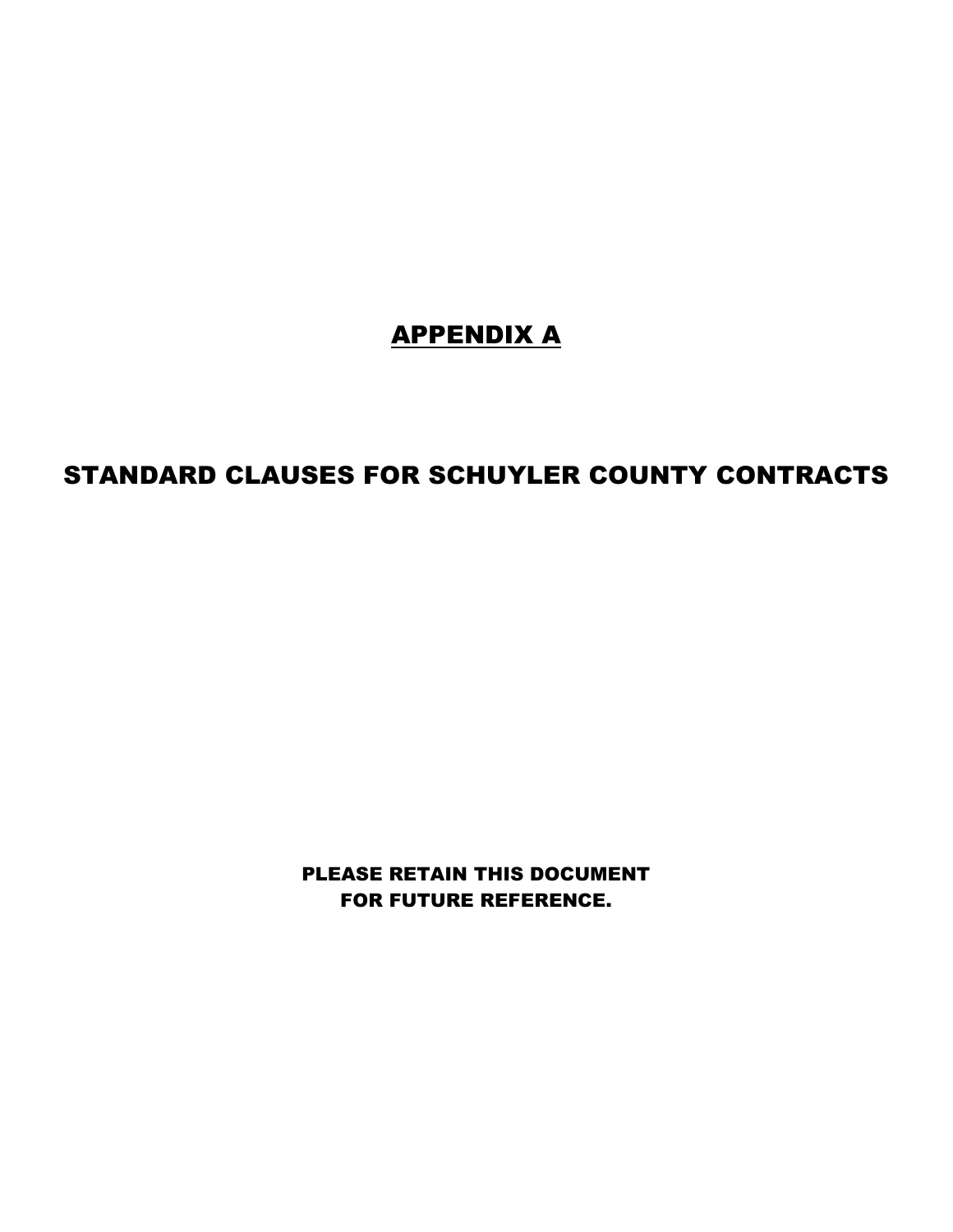## TABLE OF CONTENTS

| Section. |                                                                                  | Page.                   |
|----------|----------------------------------------------------------------------------------|-------------------------|
| 1.       | Relationship of parties.                                                         | 2                       |
| 2.       | <b>Executory clause</b>                                                          | $\overline{2}$          |
| 3.       | Extensions, renewals, modifications.                                             | $\overline{2}$          |
| 4.       | Non-assignment clause.                                                           | $\overline{2}$          |
| 5.       | Insurance and indemnification, hold harmless.                                    | $\overline{2}$          |
| 6.       | Workers' compensation benefits.                                                  | $\overline{2}$          |
| 7.       | Non-discrimination requirements.                                                 | $\overline{\mathbf{3}}$ |
| 8.       | <b>Compliance with Anti-Sexual Harassment Laws.</b>                              | $\overline{\mathbf{3}}$ |
| 9.       | Wage and hours provisions for certain contracts.                                 | $\overline{\mathbf{3}}$ |
| 10.      | Set-off rights.                                                                  | $\mathbf{3}$            |
| 11.      | Records.                                                                         | $\overline{\mathbf{3}}$ |
| 12.      | Identifying information and privacy notification.                                | $\overline{\mathbf{4}}$ |
| 13.      | Prohibition on purchase of tropical hardwoods for certain contracts.             | $\overline{\mathbf{4}}$ |
| 14.      | Compliance with New York State Information Security Breach and Notification Act. | 4                       |
| 15.      | Non-collusive bidding certification for certain contracts.                       | $\overline{\mathbf{4}}$ |
| 16.      | Iran divestment act requirements for certain contracts.                          | $\overline{5}$          |
| 17.      | HIPAA requirements for certain contracts.                                        | 5                       |
| 18.      | Prompt auditing of vouchers and late payment provisions                          | $\overline{5}$          |
| 19.      | Conflicting terms.                                                               | $\overline{\mathbf{5}}$ |
| 20.      | Governing law.                                                                   | $\overline{\mathbf{5}}$ |
| 21.      | No arbitration.                                                                  | $\overline{5}$          |
| 22.      | Giving of notices.                                                               | 5                       |
| 23.      | County attorney's approval.                                                      | 5                       |
| 24.      | Descriptive headings for convenience only.                                       | 5                       |
| 25.      | Accuracy of contractor representations.                                          | 5                       |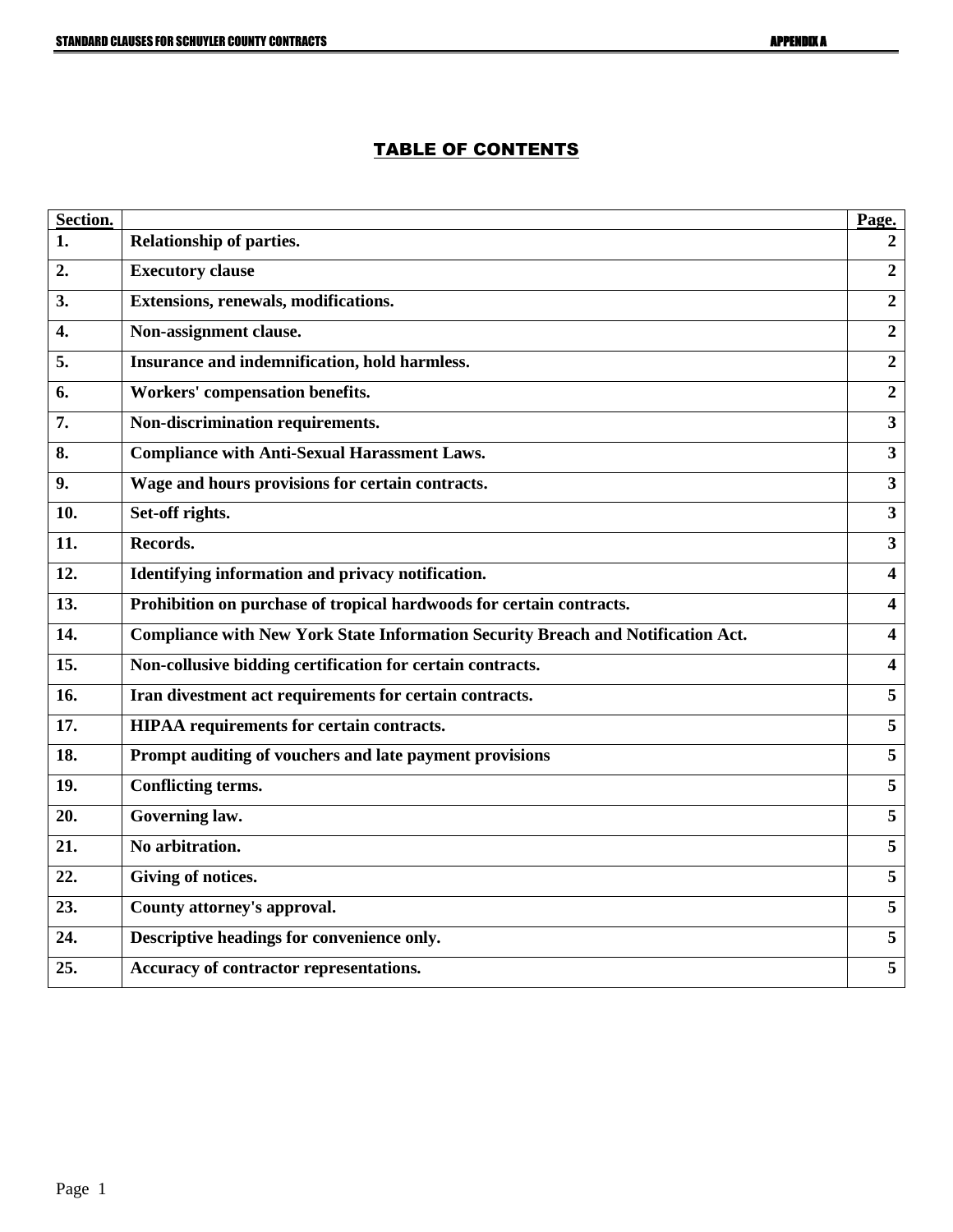## **STANDARD CLAUSES FOR SCHUYLER COUNTY CONTRACTS**

The parties to the attached contract, license, lease, amendment, renewal or other agreement of any kind (hereinafter, "the contract" or "this contract") agree to be bound by the following clauses which are hereby made a part of the contract (the word "Contractor" herein refers to any party other than the County of Schuyler ("the County"), whether a contractor, vendor, licenser, licensee, lessor, lessee or any other party):

- 1. **RELATIONSHIP OF PARTIES.** Contractor shall have the status of an independent contractor, and in accordance with such status, agrees that it will conduct itself in a manner consistent with such status, and that it will neither hold itself out as, nor claim that any of its officers or employees are officers or employees of the County by reason of this Agreement. Contractor further agrees that it will not make against the County any claim, demand or application to or for any right or privilege applicable to an officer or employee of the County, including but not limited to workers' compensation coverage, unemployment insurance benefits, social security coverage or retirement membership or credit.
- 2. **EXECUTORY CLAUSE. (A) All Contracts**. In accordance with § 362 of the County Law, the County shall have no liability under this contract to Contractor or to anyone else beyond funds appropriated and available for this contract. **(B) Certain Installment Purchase Contracts**. Further, in the case of an installment purchase contract, pursuant to General Municipal Law § 109-b, any such installment purchase contract is not a general obligation of the County. Neither the full faith and credit nor the taxing power of the County of Schuyler are pledged to the payment of any amount due or to become due under such installment purchase contract. It is understood that neither this contract nor any representation by any public employee or officer creates any legal or moral obligation to appropriate or make monies available for the purpose of the contract. Further, no liability on account thereof shall be incurred by the state of New York municipal bond bank agency beyond the amount of such monies. It is understood that neither this contract nor any representation by any employee or officer of such agency creates any legal or moral obligation to appropriate or make state monies available for the purpose of the contract.
- 3. **EXTENSIONS, RENEWALS, MODIFICATIONS**.
	- Extensions or renewals to the Agreement or any modification including new products, terms, or price changes to the Agreement shall be submitted by the Contractor to the County for approval by the County Legislature of the County in order to be effective. No provision of a contract which states that the term of the contract shall be deemed renewed for a specified

additional period shall be effective against the County, absent a subsequent resolution of the County legislature, specifically authorizing such renewal.

- 4. **NON-ASSIGNMENT CLAUSE.** In accordance with § 109 of the General Municipal Law, this contract may not be assigned by Contractor or its right, title or interest therein assigned, transferred, conveyed, sublet or otherwise disposed of without the County's previous written consent, and attempts to do so without such consent are null and void.
- 5. **INSURANCE AND INDEMNIFICATION, HOLD HARMLESS. (A) Insurance.** (i) (a) Contractor covenants and agrees to maintain in full force and effect during the term of this Agreement, and any subsequent term, comprehensive insurance in form, term and content satisfactory to the annexed standards of the County, which are incorporated herein (*Appendix B: County Insurance Requirements For Contractors*) and, to prove as evidence of such compliance, insurance certificate(s) which shall be annexed to and made part of this Agreement. (b) The applicable Category of insurance requirements shall be stated in the face sheet of the contract and/or the Bid documents and/or the response to a Request for Quotes/Proposals. (c) Said certificate(s) shall be annexed hereto prior to or at the time of execution of this Agreement by the County. (d) Contractor acknowledges that failure to obtain or maintain such insurance on behalf of the County constitutes a material breach of contract and subjects it to liability for damages, indemnification and all other legal remedies available to the municipality. The County shall, if it deems it necessary, have the right to ask for additional certification at different points throughout the life of the contract. **(B) Indemnification, Hold Harmless.** Notwithstanding the limits of any policy of insurance provided or maintained by Contractor, Contractor shall defend, indemnify and hold harmless the County of Schuyler and its officers, employees and agents from all claims, actions, suits, liabilities, damages, awards, costs and expenses (including, without limitation, attorneys' fees) of every nature and description arising out of or related to the services provided by Contractor under this Agreement and arising out of or caused by any act, omission, breach or negligence of Contractor or its officers, employees, volunteers, or agents. Contractor's duties and obligations pursuant to this paragraph shall survive the termination or expiration of this Agreement.
- 6. **WORKERS' COMPENSATION BENEFITS.** This contract shall be void and of no force and effect unless Contractor shall provide and maintain coverage during the life of this contract for the benefit of such employees as are required to be covered by the provisions of the Workers' Compensation Law (WCL). Contractor understands and agrees that pursuant to WCL § 57 (workers' compensation requirements), Contractor must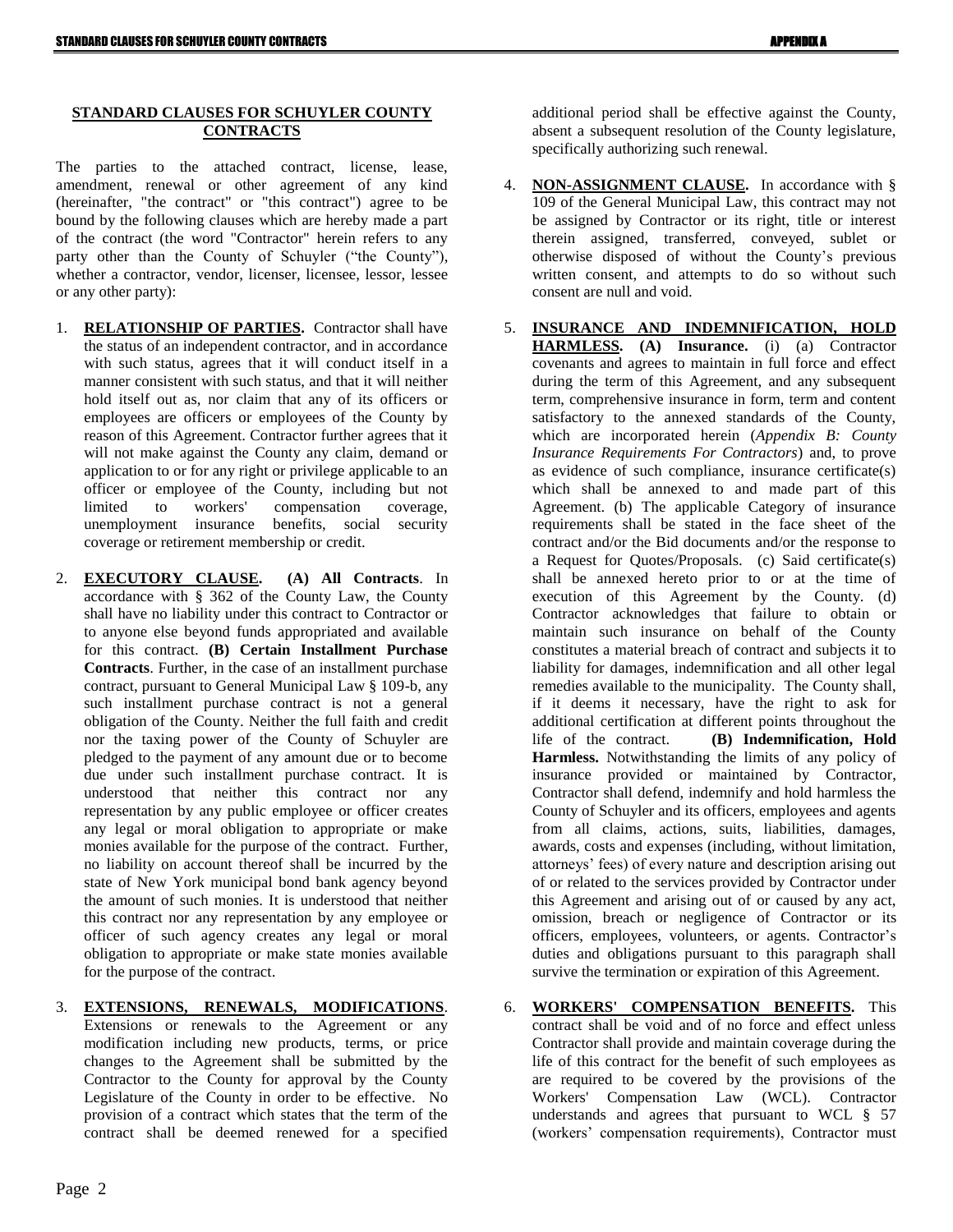provide one of the following forms to the government entity issuing the permit or entering into a contract: (A) Form CE-200, Certificate of Attestation of Exemption from NYS Workers' Compensation and/or Disability Benefits Coverage; (B) Form C-105.2, Certificate of Workers' Compensation Insurance; or (C) Form SI-12, Certificate of Workers' Compensation Self-Insurance, or GSI-105.2, Certificate of Participation in Worker's Compensation Group Self-Insurance. Pursuant to WCL § 220(8) (disability benefits requirements), Contractor must provide one of the following forms to the entity issuing the permit or entering into a contract: (A) CE-200, Certificate of Attestation of Exemption from NYS Workers' Compensation and/or Disability Benefits Coverage (see above); (B) DB-120.1, Certificate of Disability Benefits Insurance; or (C) DB-155, Certificate of Disability Benefits Self-Insurance. (In the case of NYS Agencies acceptable proof consists of a letter from the NYS Department of Civil Service indicating the applicant is a New York State government agency covered for workers' compensation). Contractor acknowledges and agrees that, pursuant to the New York State Workers' Compensation Board, ACORD forms are not acceptable proof of such coverage.

7. **NON-DISCRIMINATION REQUIREMENTS.** To the extent required by Art. 15 of the Executive Law (also known as the Human Rights Law) and all other State and Federal statutory and constitutional non-discrimination provisions, Contractor will not discriminate against any employee or applicant for employment because of race, creed, color, sex (including gender identity or expression), national origin, sexual orientation, military status, age, disability, predisposing genetic characteristics, marital status or domestic violence victim status. Furthermore, in accordance with § 220-e of the Labor Law, if this is a contract for the construction, alteration or repair of any public building or public work or for the manufacture, sale or distribution of materials, equipment or supplies, and to the extent that this contract shall be performed within the State of New York, Contractor agrees that neither it nor its subcontractors shall, by reason of race, creed, color, disability, sex, or national origin: (a) discriminate in hiring against any New York State citizen who is qualified and available to perform the work; or (b) discriminate against or intimidate any employee hired for the performance of work under this contract. If this is a building service contract as defined in § 230 of the Labor Law, then, in accordance with § 239 thereof, Contractor agrees that neither it nor its subcontractors shall by reason of race, creed, color, national origin, age, sex or disability: (a) discriminate in hiring against any New York State citizen who is qualified and available to perform the work; or (b) discriminate against or intimidate any employee hired for the performance of work under this contract. Contractor is subject to fines of \$50.00 per person per day for any violation of § 220-e or § 239 as well as possible termination of this contract and forfeiture of all moneys due hereunder for a second or subsequent

Page 3

violation. It is the sole responsibility of Contractor to determine if Contractor is subject to this contract provision and to ensure compliance with same.

- 8. **COMPLIANCE WITH ANTI-SEXUAL HARASSMENT LAWS.** As a condition of entering into this contract, Contractor affirms, under penalty of perjury, that Contractor has implemented a written workplace policy addressing sexual harassment prevention and that it provides annual training for all its employees, pursuant to the requirements of Labor Law § 201-g and other applicable statutes, regulations and case law.
- 9. **WAGE AND HOURS PROVISIONS FOR CERTAIN CONTRACTS.** If this is a public work contract covered by Art. 8 of the Labor Law or a building service contract covered by Art. 9 thereof, neither Contractor's employees nor the employees of its subcontractors may be required or permitted to work more than the number of hours or days stated in said statutes, except as otherwise provided in the Labor Law and as set forth in prevailing wage and supplement schedules issued by the State Labor Department. Furthermore, Contractor and its subcontractors must pay at least the prevailing wage rate and pay or provide the prevailing supplements, including the premium rates for overtime pay, as determined by the State Labor Department in accordance with the Labor Law. Additionally, effective April 28, 2008, if this is a public work contract covered by Art. 8 of the Labor Law, Contractor understands and agrees that the filing of payrolls in a manner consistent with Subd. 3-a of § 220 of the Labor Law shall be a condition precedent to payment by the County of any State approved sums due and owing for work done upon the project. It is the sole responsibility of Contractor to determine if Contractor is subject to this contract provision and to ensure compliance with same.
- 10. **SET-OFF RIGHTS.** The County shall have all of its common law, equitable and statutory rights of set-off. These rights shall include, but not be limited to, the County's option to withhold for the purposes of set-off any moneys due to Contractor under this contract up to any amounts due and owing to the County with regard to this contract, any other contract with any State department or agency, including any contract for a term commencing prior to the term of this contract, plus any amounts due and owing to the County for any other reason including, without limitation, tax delinquencies, fee delinquencies or monetary penalties relative thereto. The County shall exercise its set-off rights in accordance with normal State practices including, in cases of set-off pursuant to an audit, the finalization of such audit by the County agency, its representatives, or the County Treasurer.
- 11. **RECORDS.** Contractor shall establish and maintain complete and accurate books, records, documents, accounts and other evidence directly pertinent to performance under this contract (hereinafter, collectively,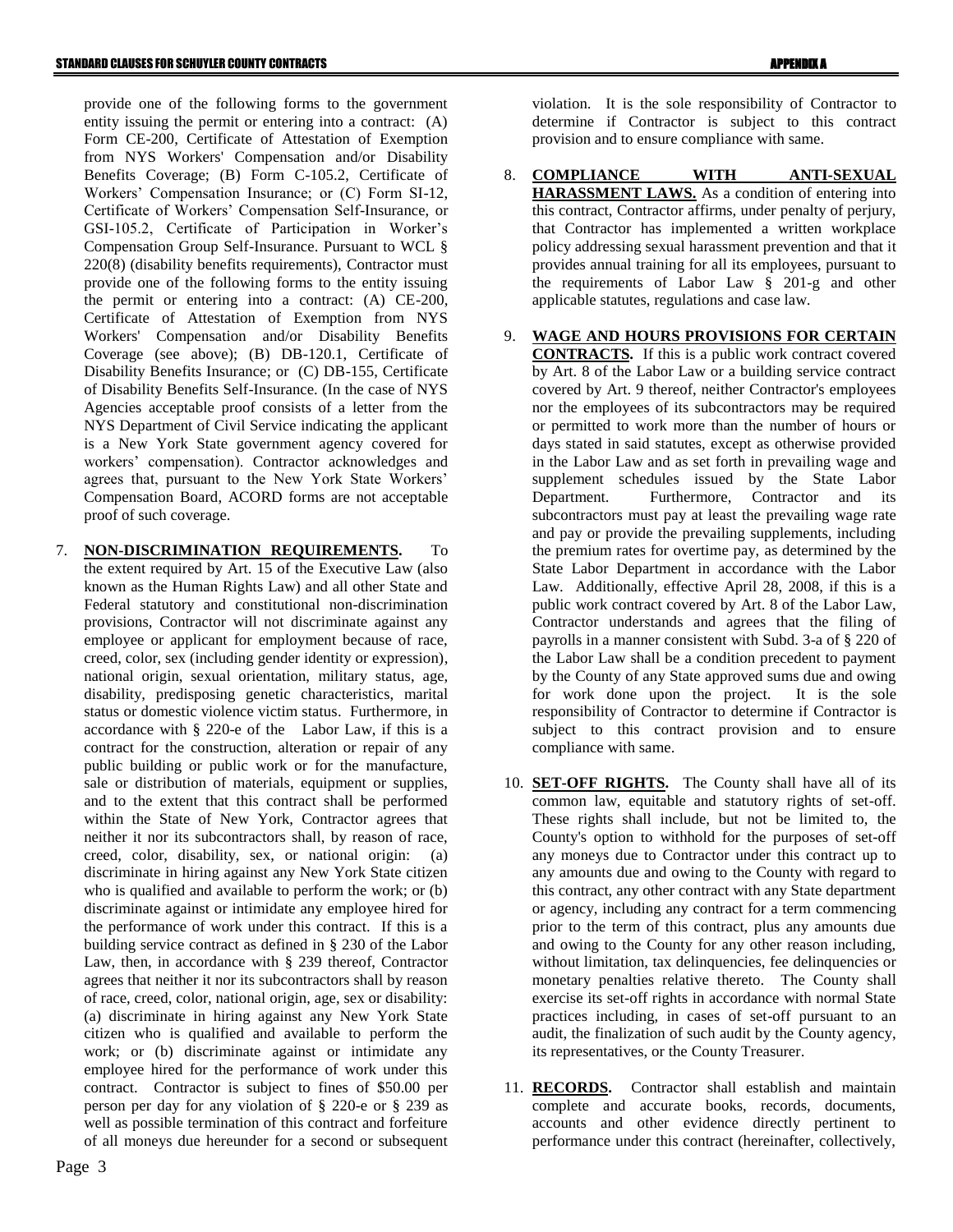"the Records"). The Records must be kept for the balance of the calendar year in which they were made and for six (6) additional years thereafter. The County Legislature, County Treasurer and any other person or entity authorized to conduct an examination, as well as the agency or agencies involved in this contract, shall have access to the Records during normal business hours at an office of Contractor within the State of New York or, if no such office is available, at a mutually agreeable and reasonable venue within the State, for the term specified above for the purposes of inspection, auditing and copying. The County shall take reasonable steps to protect from public disclosure any of the Records which are exempt from disclosure under § 87 of the Public Officers Law (the "Statute") provided that: (i) Contractor shall timely inform an appropriate County official, in writing, that said records should not be disclosed; and (ii) said records shall be sufficiently identified; and (iii) designation of said records as exempt under the Statute is reasonable. Nothing contained herein shall diminish, or in any way adversely affect, the County's right to discovery in any pending or future litigation.

12. **IDENTIFYING INFORMATION AND PRIVACY NOTIFICATION**. **(A)** Pursuant to Tax Law § 5, Contractor understands and agrees that, notwithstanding any other provision of law, the County shall, at the time the County contracts to purchase or purchases goods or services or leases real or personal property from any person, require that each such person provide to the County such person's federal social security account number or federal employer identification number, or both such numbers when such person has both such numbers, or, where such person does not have such number or numbers, the reason or reasons why such person does not have such number or numbers. Such numbers or reasons shall be obtained by the County as part of the administration of the taxes administered by the New York State Tax Commissioner for establishing the identification of persons affected by such taxes. **(B)** Contractor further understands and agrees that, notwithstanding any other provision of law, the County shall, upon request of the commissioner, furnish to the commissioner the following information with respect to each person covered by this section: (1) business name or the name under which the applicant for a license or licensee will be licensed or is licensed; (2) business address or whatever type of address the County requires the applicant for a license or the licensee to furnish to it; and (3) federal social security account number or federal employer identification number, or both such numbers where such person has both such numbers, or the reason or reasons, furnished by such person, why such person does not have such number or numbers. Notwithstanding Art. 6 of the Public Officers Law or any other provision of law, the report to be furnished by the County to the commissioner pursuant to this section shall not be open to the public for inspection. **(C)** For the purposes of this section, "Person" shall mean an individual, partnership, limited liability company, society, association, joint stock company, corporation, estate, receiver, trustee, assignee, referee, or any other person acting in a fiduciary or representative capacity, whether appointed by a court or otherwise, or any combination of the foregoing. However, such term shall not include any public corporation, corporation formed other than for profit or unincorporated not-for-profit entity, except such term shall include an education corporation of the type dealt with in § 221 of the Education Law, an education corporation subject to Art. 101 of the Education Law and a cooperative corporation.

- 13. **PROHIBITION ON PURCHASE OF TROPICAL HARDWOODS**. Contractor certifies and warrants that any and all wood products to be used under this contract award will be in accordance with, but not limited to, the specifications and provisions of § 165 of the State Finance Law (Use of Tropical Hardwoods), which prohibits purchase and use of tropical hardwoods, unless specifically exempted, by the State or any governmental agency or political subd. (including the County) or public benefit corporation. In addition, when any portion of this contract involving the use of woods, whether supply or installation, is to be performed by any subcontractor, the prime Contractor will indicate and certify in the submitted bid proposal that the subcontractor has been informed and is in compliance with specifications and provisions regarding use of tropical hardwoods as detailed in §165 State Finance Law. Except as might be specifically authorized by State Finance Law § 165, any bid, proposal or other response to a solicitation for bid or proposal which proposes or calls for the use of any tropical hardwood or wood product in performance of the contract shall be deemed non-responsive.
- 14. **COMPLIANCE WITH NEW YORK STATE INFORMATION SECURITY BREACH AND NOTIFICATION ACT.** In the event Contractor conducts business in New York state, and owns or licenses computerized data which includes private information, Contractor shall comply with the provisions of the New York State Information Security Breach and Notification Act (General Business Law § 899-aa) as applicable.
- 15. **NON-COLLUSIVE BIDDING CERTIFICATION FOR CERTAIN CONTRACTS.** In accordance with General Municipal Law  $\S$  103-d(1), if this contract was awarded based upon the submission of bids, Contractor affirms, under penalty of perjury: (a) By submission of this bid, each bidder and each person signing on behalf of any bidder certifies, and in the case of a joint bid each party thereto certifies as to its own organization, under penalty of perjury, that to the best of knowledge and belief: (1) The prices in this bid have been arrived at independently without collusion, consultation, communication, or agreement, for the purpose of